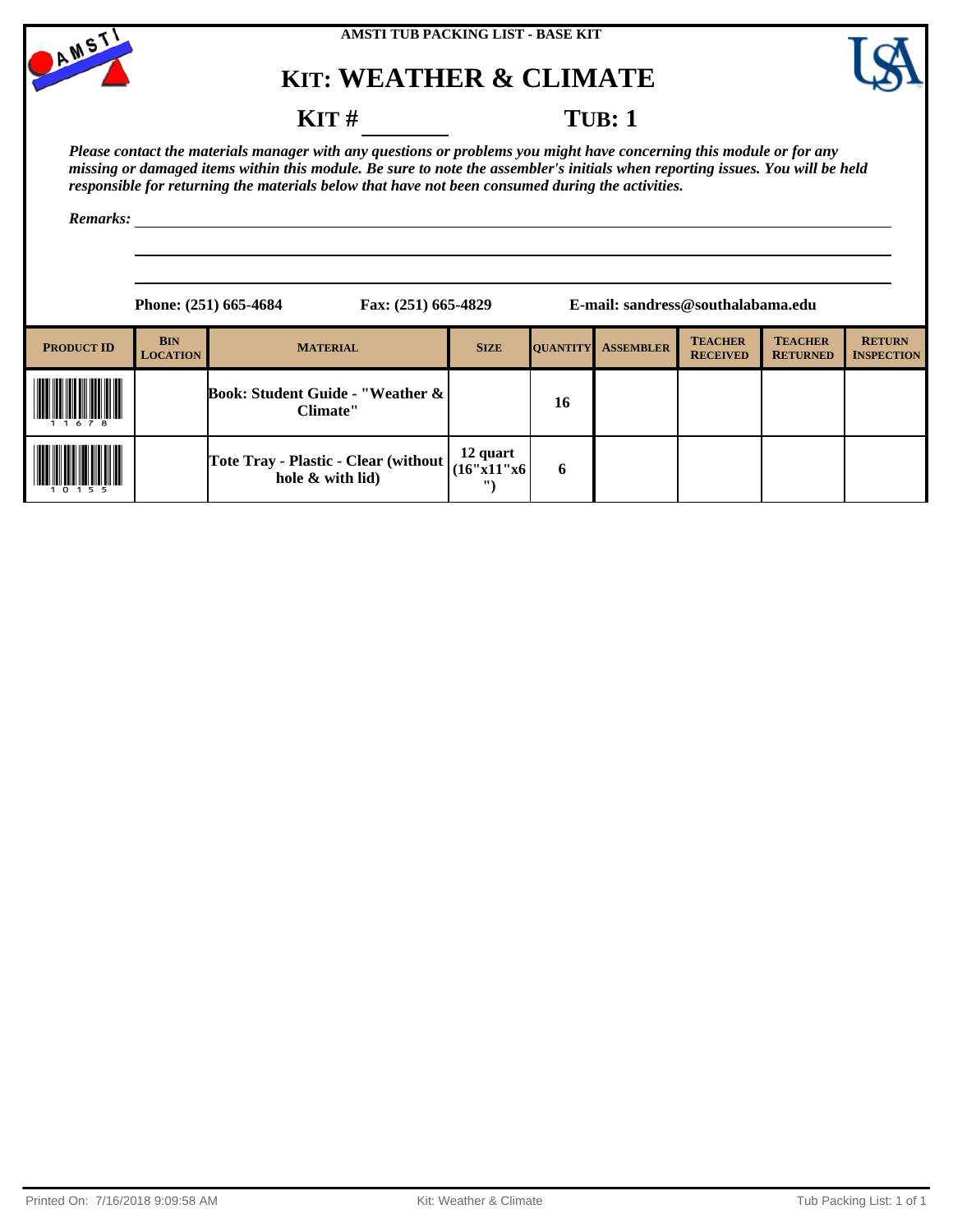



#### **KIT** # **TUB**: 2

*Please contact the materials manager with any questions or problems you might have concerning this module or for any missing or damaged items within this module. Be sure to note the assembler's initials when reporting issues. You will be held responsible for returning the materials below that have not been consumed during the activities.*

*Remarks:*

**Phone: (251) 665-4684 Fax: (251) 665-4829 E-mail: sandress@southalabama.edu PRODUCT ID BIN**<br>**LOCATION LOCATION MATERIAL SIZE QUANTITY ASSEMBLER TEACHER RECEIVED TEACHER RETURNED RETURN INSPECTION** (11678) **Book: Student Guide - "Weather & Climate" <sup>16</sup> Funnel - Plastic**  $\begin{bmatrix} 2^{3/4} \text{ } (67 \text{ mm}) \end{bmatrix}$  $\begin{array}{c|c} 2^{3/4} & (67 \\ \hline \text{mm}) & (8) \end{array}$ (10472) **Globe - Inflatable 12" <sup>8</sup>** (10473) **Globe - Inflatable 16" <sup>1</sup>** (10474) **Pump - Inflating <sup>1</sup>** (10839) **Ruler - Plastic 12" <sup>32</sup>** (11049) **Thermometer - Digital (with**  battery) 16 **Timer - Student 12** Tornado Tube (plastic connector) **9** (10155) **Tote Tray - Plastic - Clear (without hole & with lid) 12 quart (16"x11"x6 ") 3** (11679) **Video: "The Storm That Drowned A City" or "Hurricane Sandy Megastorm"**  $DVD$  1

**smaller <sup>8</sup>**

(21542) **Beads - Multicolor (pack of 480) 6 mm or**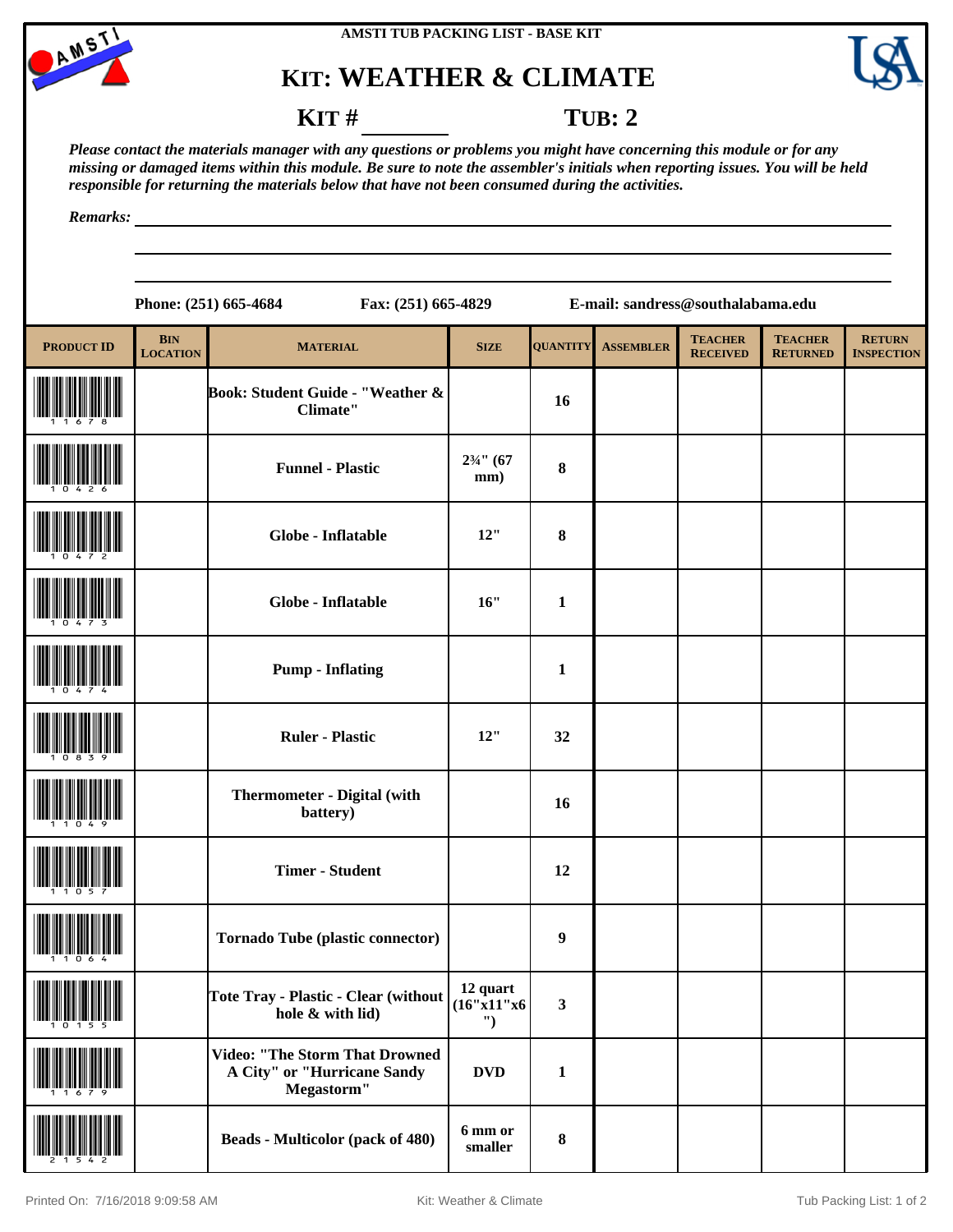| 2 <sub>0</sub><br>262 | Craft Stick - Jumbo (with 5/32"<br>hole in center) |                     | 30           |  |  |
|-----------------------|----------------------------------------------------|---------------------|--------------|--|--|
|                       | Dot - Adhesive - Green                             | $\frac{1}{2}$ "     | 800          |  |  |
| -3                    | Dot - Adhesive - Orange                            | $\frac{1}{2}$ "     | 800          |  |  |
| 420                   | Dot - Adhesive - Red                               | $1/2$ <sup>11</sup> | 800          |  |  |
| 2 1 4 2 2             | Dot - Adhesive - Yellow                            | $\frac{1}{2}$ "     | 1600         |  |  |
|                       | <b>Glitter - Red</b>                               | 4 <sub>oz</sub>     | $\mathbf{1}$ |  |  |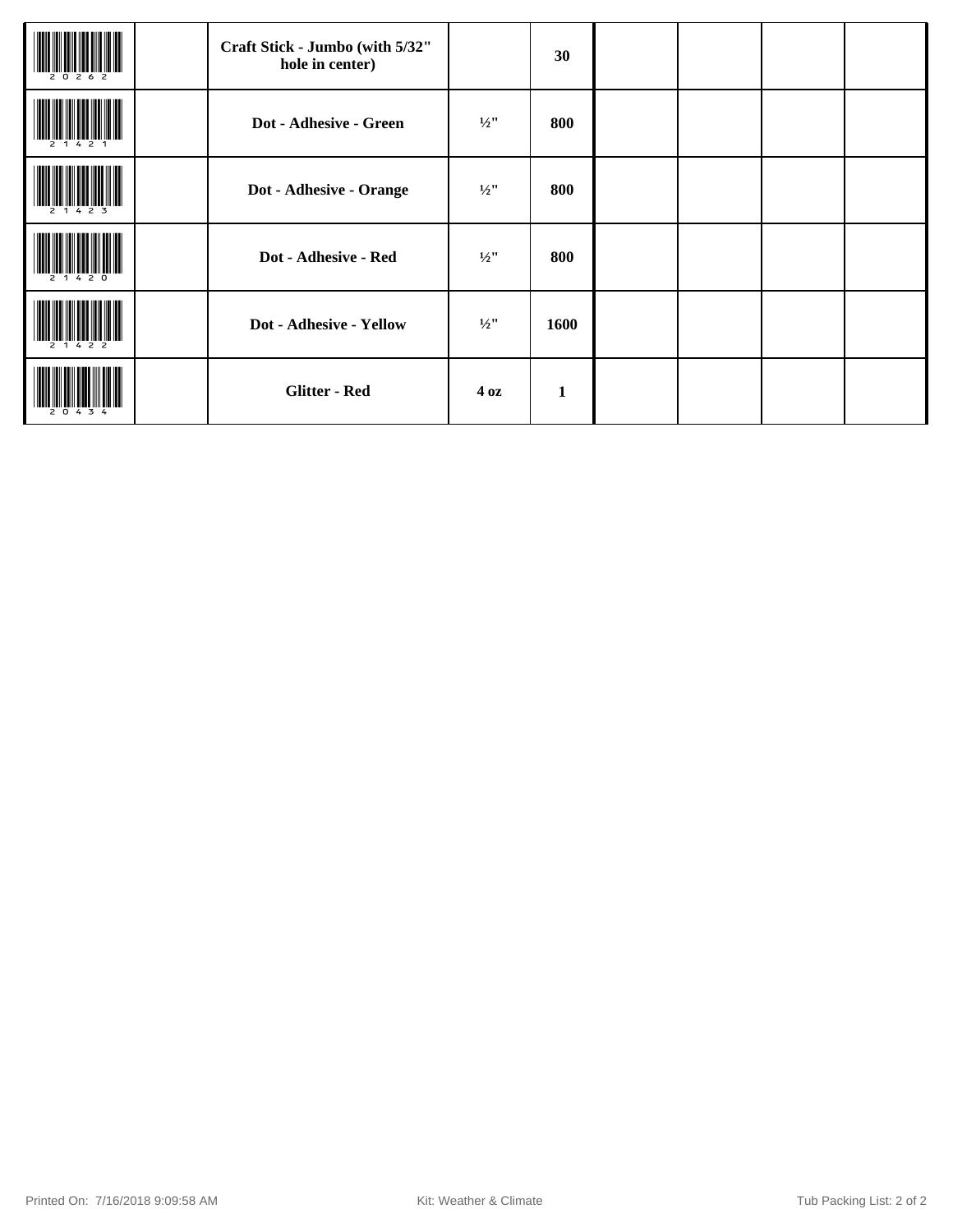



#### **KIT # TUB: 3**

*Please contact the materials manager with any questions or problems you might have concerning this module or for any missing or damaged items within this module. Be sure to note the assembler's initials when reporting issues. You will be held responsible for returning the materials below that have not been consumed during the activities.*

*Remarks:*

| 665-4684 ( | <b>Fax:</b> |
|------------|-------------|

**Phone: (251) 665-4684 Fax: (251) 665-4829 E-mail: sandress@southalabama.edu**

| <b>PRODUCT ID</b>                                       | <b>BIN</b>      | <b>MATERIAL</b>                | <b>SIZE</b>                                                   | <b>QUANTITY</b> | <b>ASSEMBLER</b> | <b>TEACHER</b>  | <b>TEACHER</b>  | <b>RETURN</b>     |
|---------------------------------------------------------|-----------------|--------------------------------|---------------------------------------------------------------|-----------------|------------------|-----------------|-----------------|-------------------|
|                                                         | <b>LOCATION</b> | <b>Beaker - Pyrex</b>          | 250 ml                                                        | 24              |                  | <b>RECEIVED</b> | <b>RETURNED</b> | <b>INSPECTION</b> |
|                                                         |                 | <b>Beaker Clamp</b>            | 250 ml                                                        | $\mathbf{1}$    |                  |                 |                 |                   |
|                                                         |                 | Flashlight                     | D-Cell                                                        | $\pmb{8}$       |                  |                 |                 |                   |
|                                                         |                 | Lighter - Grill - Butane       |                                                               | $\mathbf{1}$    |                  |                 |                 |                   |
|                                                         |                 | <b>Petri Dish</b>              | $100 \times 15$<br>mm                                         | 20              |                  |                 |                 |                   |
|                                                         |                 | <b>Syringe</b>                 | <b>60 cc</b>                                                  | $\pmb{8}$       |                  |                 |                 |                   |
|                                                         |                 | <b>Battery</b>                 | $\mathbf D$                                                   | 16              |                  |                 |                 |                   |
|                                                         |                 | Candle - Tea                   |                                                               | 40              |                  |                 |                 |                   |
|                                                         |                 | <b>Clay - Modeling - Green</b> | $\frac{1}{4}$ lb bar                                          | 48              |                  |                 |                 |                   |
| $\frac{1}{2}$ $\frac{1}{2}$ $\frac{1}{8}$ $\frac{1}{4}$ |                 | <b>Cup - Plastic</b>           | 10 <sub>oz</sub>                                              | 30              |                  |                 |                 |                   |
|                                                         |                 | Cup - Souffle - Plastic        | 9 oz (250<br>ml)                                              | 100             |                  |                 |                 |                   |
|                                                         |                 | Pan - Aluminum                 | $\frac{5}{8}$ " x $2\frac{3}{4}$ "<br>$(15 \times 70)$<br>mm) | 16              |                  |                 |                 |                   |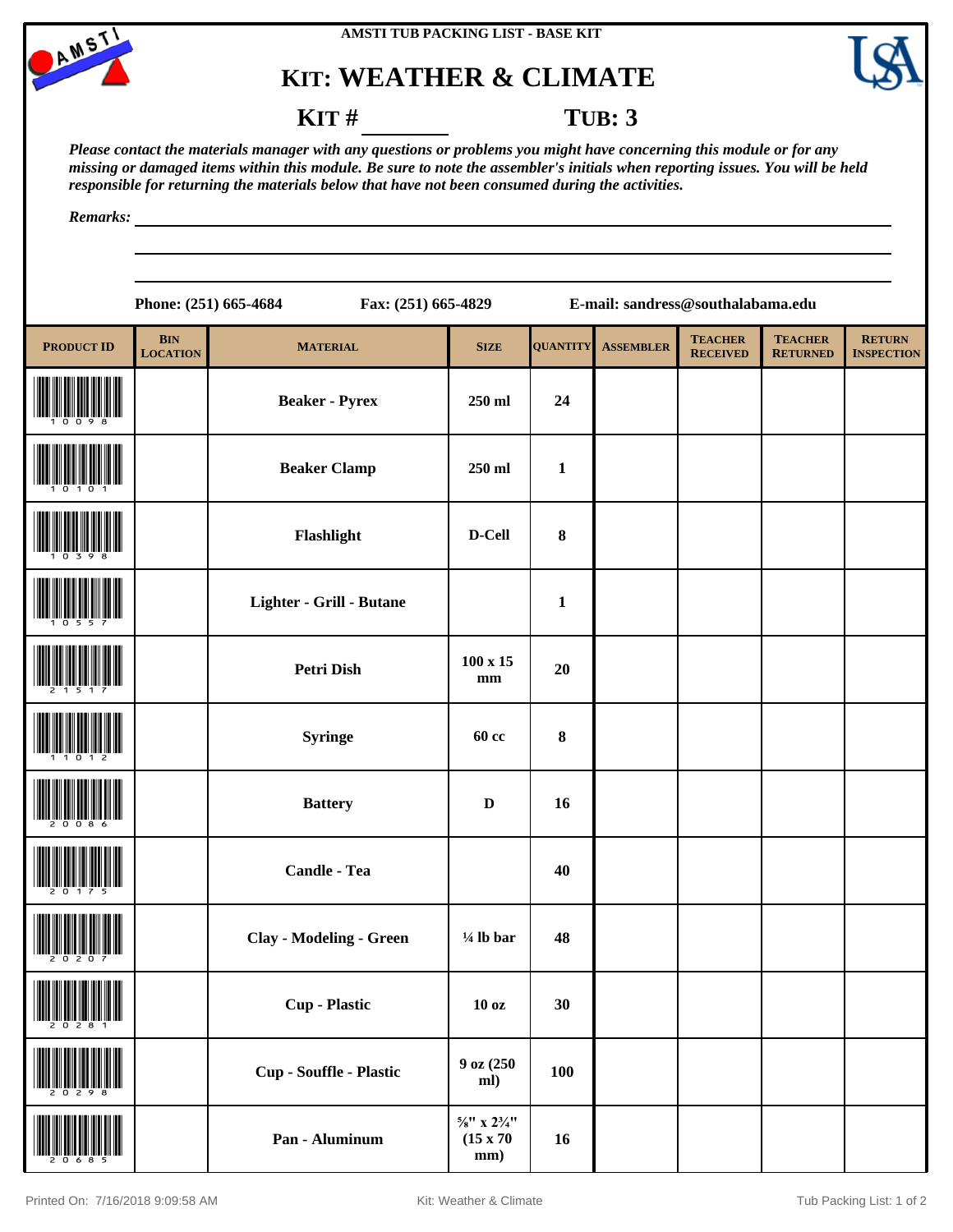|       | <b>Rubber Band</b>                | #16      | 20           |  |  |
|-------|-----------------------------------|----------|--------------|--|--|
|       | Soil - Terrarium - Woodland       | 8 quart  | $\mathbf{1}$ |  |  |
|       | <b>Stake - Wood</b>               | 10"      | 60           |  |  |
|       | <b>Stick - Punk</b>               |          | 100          |  |  |
|       | <b>Straw - Flexible - Wrapped</b> |          | 100          |  |  |
| 21092 | Tubing - 1/2" Diameter - Clear    | 7.5 cm   | $\bf{8}$     |  |  |
|       | Wrap - Plastic - Clear            | standard | $\mathbf{1}$ |  |  |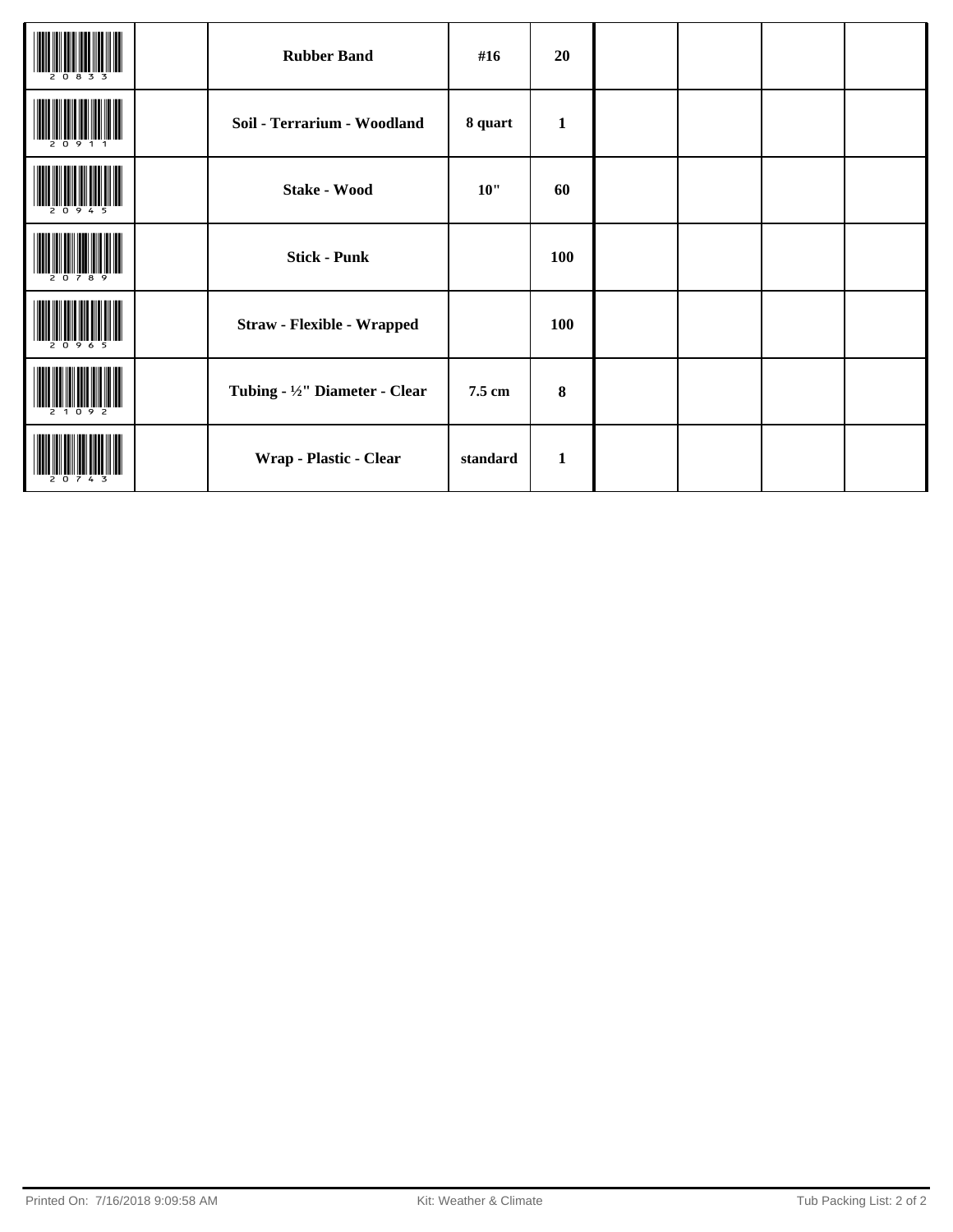



**KIT** # **TUB: 4** 

*Please contact the materials manager with any questions or problems you might have concerning this module or for any missing or damaged items within this module. Be sure to note the assembler's initials when reporting issues. You will be held responsible for returning the materials below that have not been consumed during the activities.*

|                   |                               | Phone: (251) 665-4684<br>Fax: (251) 665-4829  |             |                  | E-mail: sandress@southalabama.edu |                                   |                                   |                                    |
|-------------------|-------------------------------|-----------------------------------------------|-------------|------------------|-----------------------------------|-----------------------------------|-----------------------------------|------------------------------------|
| <b>PRODUCT ID</b> | <b>BIN</b><br><b>LOCATION</b> | <b>MATERIAL</b>                               | <b>SIZE</b> | <b>QUANTITY</b>  | <b>ASSEMBLER</b>                  | <b>TEACHER</b><br><b>RECEIVED</b> | <b>TEACHER</b><br><b>RETURNED</b> | <b>RETURN</b><br><b>INSPECTION</b> |
|                   |                               | <b>Balance - Digital</b>                      |             | $\mathbf{1}$     |                                   |                                   |                                   |                                    |
|                   |                               | <b>Barometer - Dial</b>                       |             | $\mathbf{1}$     |                                   |                                   |                                   |                                    |
|                   |                               | Bookend (with nonslip base)                   |             | 16               |                                   |                                   |                                   |                                    |
|                   |                               | <b>Bulb - Halogen - Frosted/Soft White</b>    | 72 watt     | 8                |                                   |                                   |                                   |                                    |
|                   |                               | <b>Cloud Chart (GLOBE)</b>                    |             | $\sqrt{5}$       |                                   |                                   |                                   |                                    |
|                   |                               | Hygrometer                                    |             | $\mathbf{1}$     |                                   |                                   |                                   |                                    |
|                   |                               | Lamp - Clamp - Flexible                       |             | 8                |                                   |                                   |                                   |                                    |
|                   |                               | <b>Power Source - Digital Balance</b>         |             | $\mathbf{1}$     |                                   |                                   |                                   |                                    |
|                   |                               | Thermometer - Calibration -<br><b>Alcohol</b> |             | $\boldsymbol{2}$ |                                   |                                   |                                   |                                    |
|                   |                               | <b>Thermometer - Infrared</b>                 |             | 4                |                                   |                                   |                                   |                                    |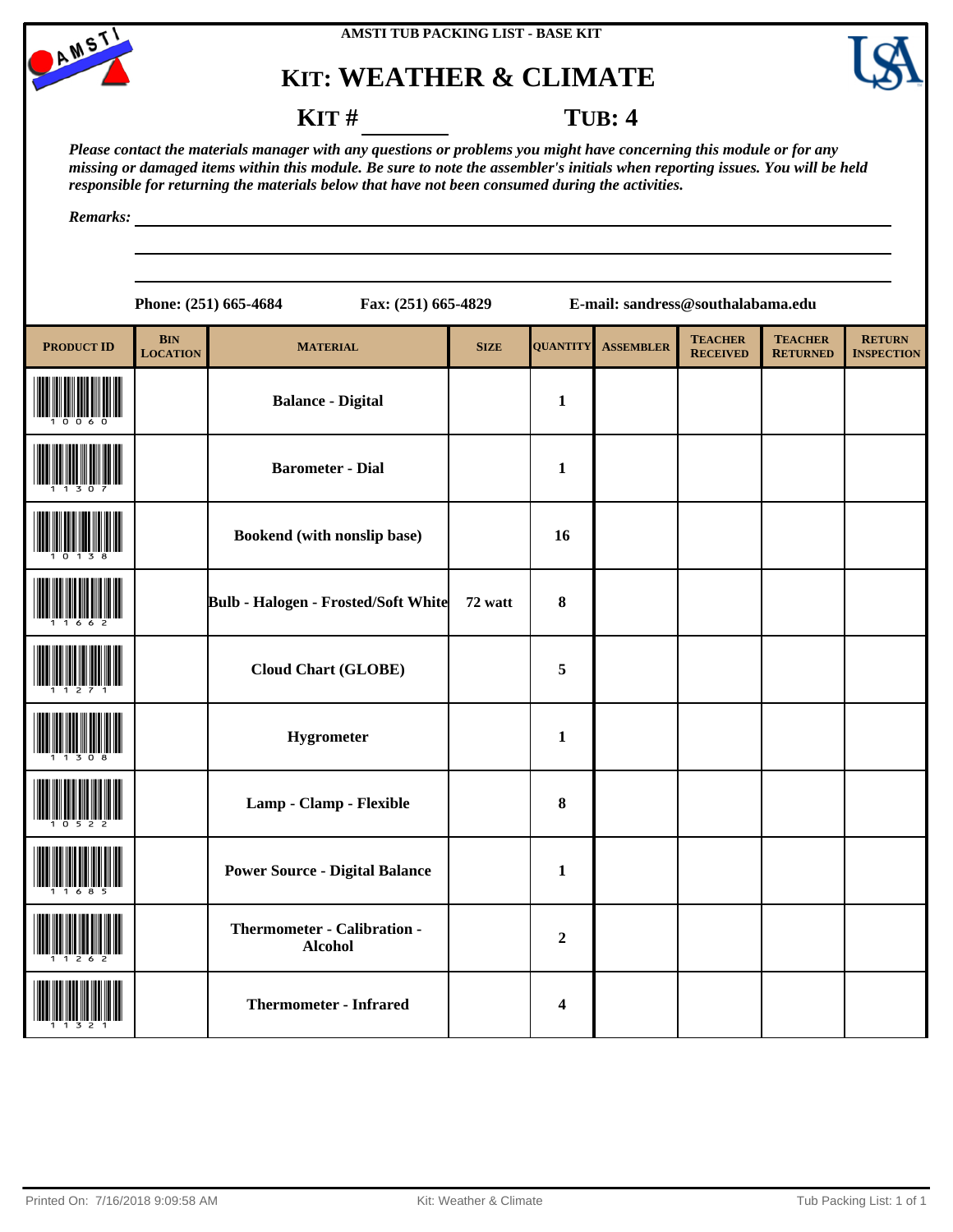



#### **KIT** # **TUB**: 5

*Please contact the materials manager with any questions or problems you might have concerning this module or for any missing or damaged items within this module. Be sure to note the assembler's initials when reporting issues. You will be held responsible for returning the materials below that have not been consumed during the activities.*

|                   |                               | Fax: (251) 665-4829<br>Phone: (251) 665-4684                   |                  |                 | E-mail: sandress@southalabama.edu |                                   |                                   |                                    |
|-------------------|-------------------------------|----------------------------------------------------------------|------------------|-----------------|-----------------------------------|-----------------------------------|-----------------------------------|------------------------------------|
| <b>PRODUCT ID</b> | <b>BIN</b><br><b>LOCATION</b> | <b>MATERIAL</b>                                                | <b>SIZE</b>      | <b>QUANTITY</b> | <b>ASSEMBLER</b>                  | <b>TEACHER</b><br><b>RECEIVED</b> | <b>TEACHER</b><br><b>RETURNED</b> | <b>RETURN</b><br><b>INSPECTION</b> |
|                   |                               | <b>Hot Pot</b>                                                 | 32 oz            | 3               |                                   |                                   |                                   |                                    |
| 0 4 8 3           |                               | Jar - Plastic                                                  | 4 oz (120<br>ml) | 16              |                                   |                                   |                                   |                                    |
|                   |                               | Jar Lid - Screw Top - Plastic                                  | $4\,\text{oz}$   | 16              |                                   |                                   |                                   |                                    |
|                   |                               | <b>Tube Set - Convection (includes 2)</b><br>tubes $& 2$ ends) |                  | 8               |                                   |                                   |                                   |                                    |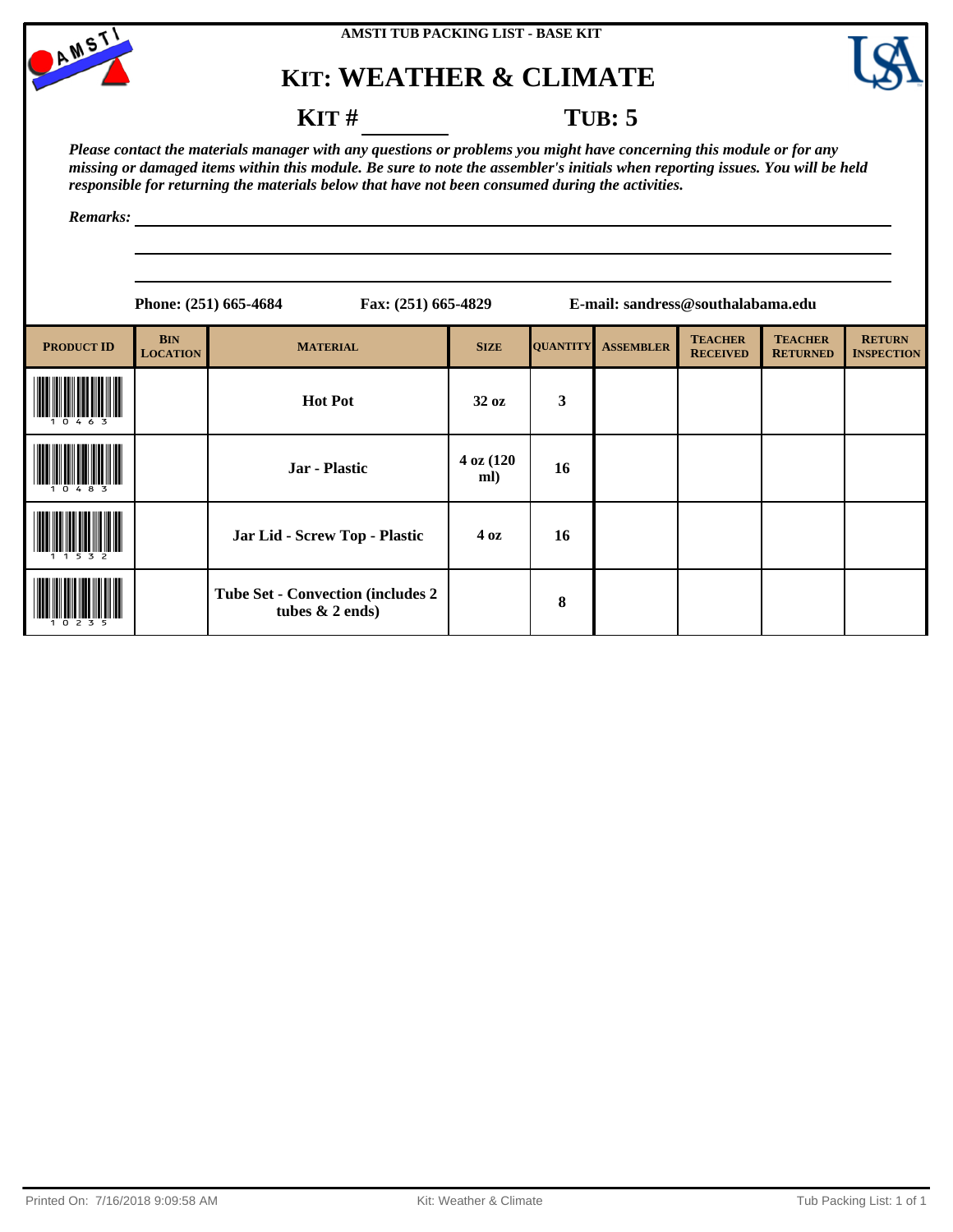



#### **KIT** # **TUB**: **6**

*Please contact the materials manager with any questions or problems you might have concerning this module or for any missing or damaged items within this module. Be sure to note the assembler's initials when reporting issues. You will be held responsible for returning the materials below that have not been consumed during the activities.*

|                                                                                                                                                                                                                                                                                                                                                     | E-mail: sandress@southalabama.edu<br>Phone: (251) 665-4684<br>Fax: (251) 665-4829 |                                          |                        |                  |                  |                                   |                                   |                                    |
|-----------------------------------------------------------------------------------------------------------------------------------------------------------------------------------------------------------------------------------------------------------------------------------------------------------------------------------------------------|-----------------------------------------------------------------------------------|------------------------------------------|------------------------|------------------|------------------|-----------------------------------|-----------------------------------|------------------------------------|
| <b>PRODUCT ID</b>                                                                                                                                                                                                                                                                                                                                   | <b>BIN</b><br><b>LOCATION</b>                                                     | <b>MATERIAL</b>                          | <b>SIZE</b>            | <b>QUANTITY</b>  | <b>ASSEMBLER</b> | <b>TEACHER</b><br><b>RECEIVED</b> | <b>TEACHER</b><br><b>RETURNED</b> | <b>RETURN</b><br><b>INSPECTION</b> |
|                                                                                                                                                                                                                                                                                                                                                     |                                                                                   | Frame Box - Plastic - Clear              | $8\frac{1}{2}$ " x 11" | 12               |                  |                                   |                                   |                                    |
|                                                                                                                                                                                                                                                                                                                                                     |                                                                                   | <b>Funnel - Plastic - White</b>          | $5"$ (123<br>mm)       | $\mathbf{1}$     |                  |                                   |                                   |                                    |
|                                                                                                                                                                                                                                                                                                                                                     |                                                                                   | <b>Measuring Tape</b>                    | 50 <sub>m</sub>        | 1                |                  |                                   |                                   |                                    |
|                                                                                                                                                                                                                                                                                                                                                     |                                                                                   | Pail - Plastic (with handle)             | gallon                 | 8                |                  |                                   |                                   |                                    |
|                                                                                                                                                                                                                                                                                                                                                     |                                                                                   | <b>Test Tube Clamp</b>                   |                        | 8                |                  |                                   |                                   |                                    |
|                                                                                                                                                                                                                                                                                                                                                     |                                                                                   | <b>Test Tube Rack - Round - Plastic</b>  |                        | 1                |                  |                                   |                                   |                                    |
|                                                                                                                                                                                                                                                                                                                                                     |                                                                                   | Vial - Amber (with screw top<br>dropper) | 30 ml                  | 16               |                  |                                   |                                   |                                    |
|                                                                                                                                                                                                                                                                                                                                                     |                                                                                   | <b>Cup - Graduated - Plastic</b>         | 1 <sub>oz</sub>        | 32               |                  |                                   |                                   |                                    |
| $\begin{picture}(20,10) \put(0,0){\line(1,0){10}} \put(10,0){\line(1,0){10}} \put(10,0){\line(1,0){10}} \put(10,0){\line(1,0){10}} \put(10,0){\line(1,0){10}} \put(10,0){\line(1,0){10}} \put(10,0){\line(1,0){10}} \put(10,0){\line(1,0){10}} \put(10,0){\line(1,0){10}} \put(10,0){\line(1,0){10}} \put(10,0){\line(1,0){10}} \put(10,0){\line(1$ |                                                                                   | Fabric - Mesh - Coarse                   | $6"$ x $6"$            | $\boldsymbol{2}$ |                  |                                   |                                   |                                    |
|                                                                                                                                                                                                                                                                                                                                                     |                                                                                   | <b>Fasteners - Paper (pack of 100)</b>   | $1"$                   | $\mathbf{1}$     |                  |                                   |                                   |                                    |
|                                                                                                                                                                                                                                                                                                                                                     |                                                                                   | Food Coloring - Liquid - Blue            | $\frac{1}{2}$ oz       | $\bf 8$          |                  |                                   |                                   |                                    |
| <u> III jihati k</u>                                                                                                                                                                                                                                                                                                                                |                                                                                   | Salt - Kosher                            | 1 <sub>lb</sub>        | $\mathbf{3}$     |                  |                                   |                                   |                                    |